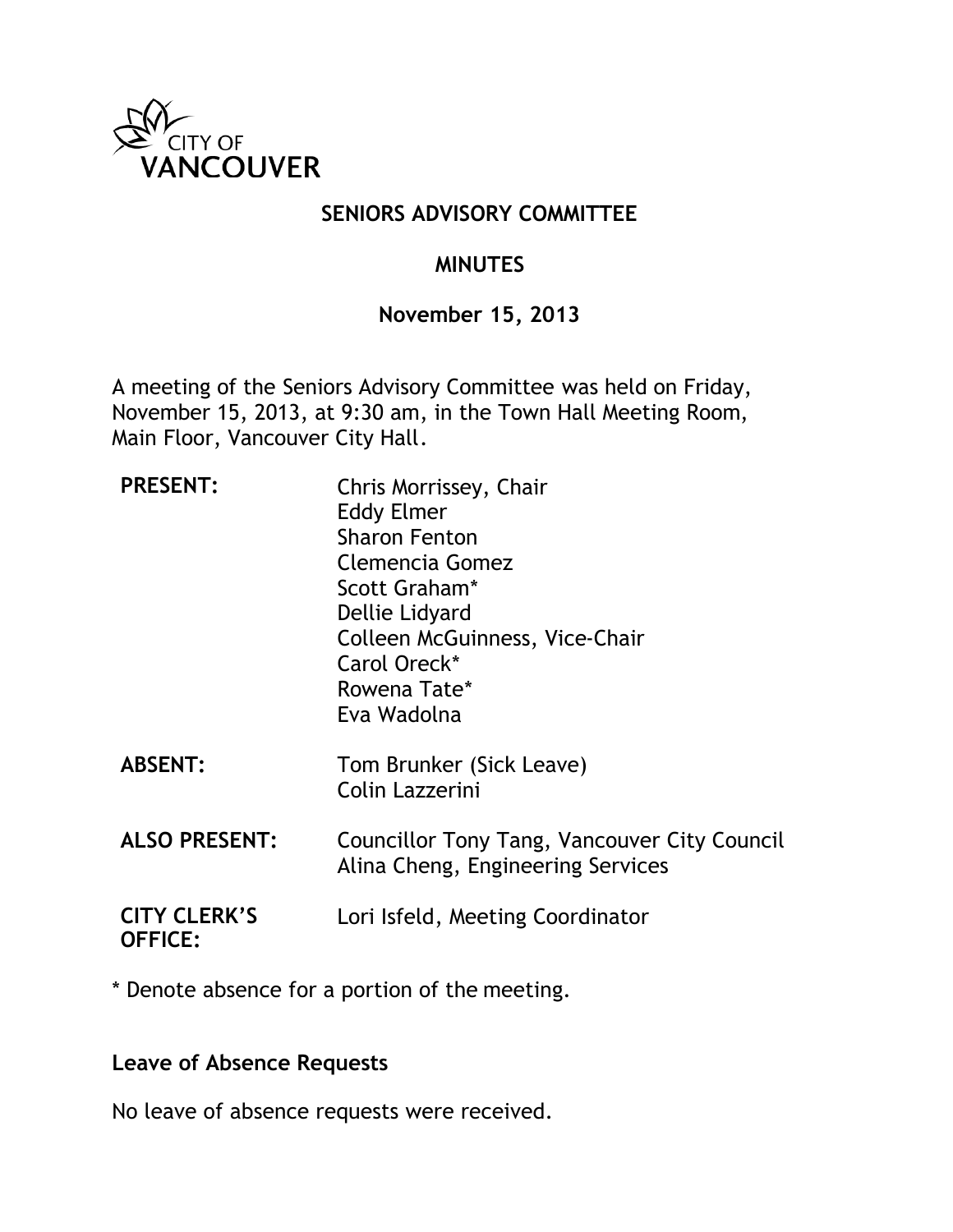# **Approval of Minutes**

MOVED by Sharon Fenton SECONDED by Dellie Lidyard

THAT the minutes of the September 20, 2013, meeting be approved.

CARRIED UNANIMOUSLY

MOVED by Rowena Tate SECONDED by Carol Oreck

> THAT the notes of the October 18, 2013, working session, be approved.

CARRIED UNANIMOUSLY

### **1. Business arising from the previous meeting**

a. Community Based Care

Sharon Fenton advised a draft motion on this matter will be prepared for consideration at the next regular meeting.

b. Pearson Dogwood Development

Stef Schiedon, Lower Mainland Facilities Management, provided a presentation regarding the Pearson Dogwood development, and responded to questions. The Policy Statement regarding the Pearson Dogwood development is tentatively scheduled for consideration by City Council early in 2014. It was noted the Policy Statement is a preliminary stage in the rezoning process.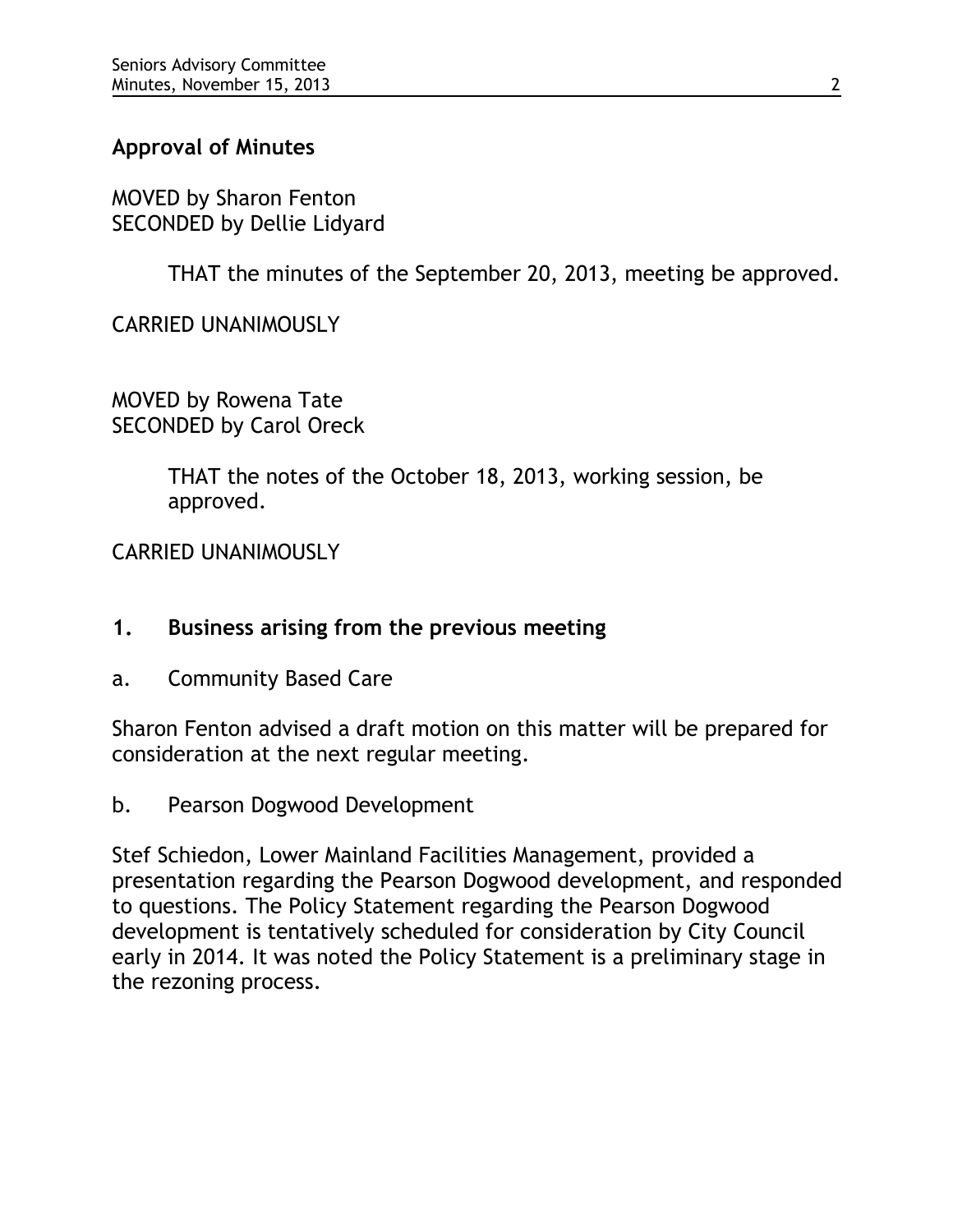\* \* \* \* \*

*During discussion and questions on Item 1.b, the Committee agreed to vary the order of the agenda to deal with the Items 4.c and 6.a. For ease of reference, the minutes are recorded in numerical order.*

*\* \* \* \* \**

### **2. Presentations**

a. Seniors Fact Sheet

Peter Marriott, Social Policy, provided a presentation and, along with Steven Dang, Social Policy, responded to questions regarding social indicators and trends for seniors for 2013.

b. Vancouver Park Board

Postponed.

c. Oakridge Development

Dwayne Drobot, Planning and Development Services, provided a presentation and responded to questions regarding the Oakridge development, and noted the Public Hearing for this site will be sometime in 2014. Committee members provided comments and suggestions, and expressed interest in a further update in January or February, 2014.

- **3**. **Committee Liaison reports**
- **4. Sub-Committee Reports**
- a. Communication and Outreach

None.

b. Housing

None.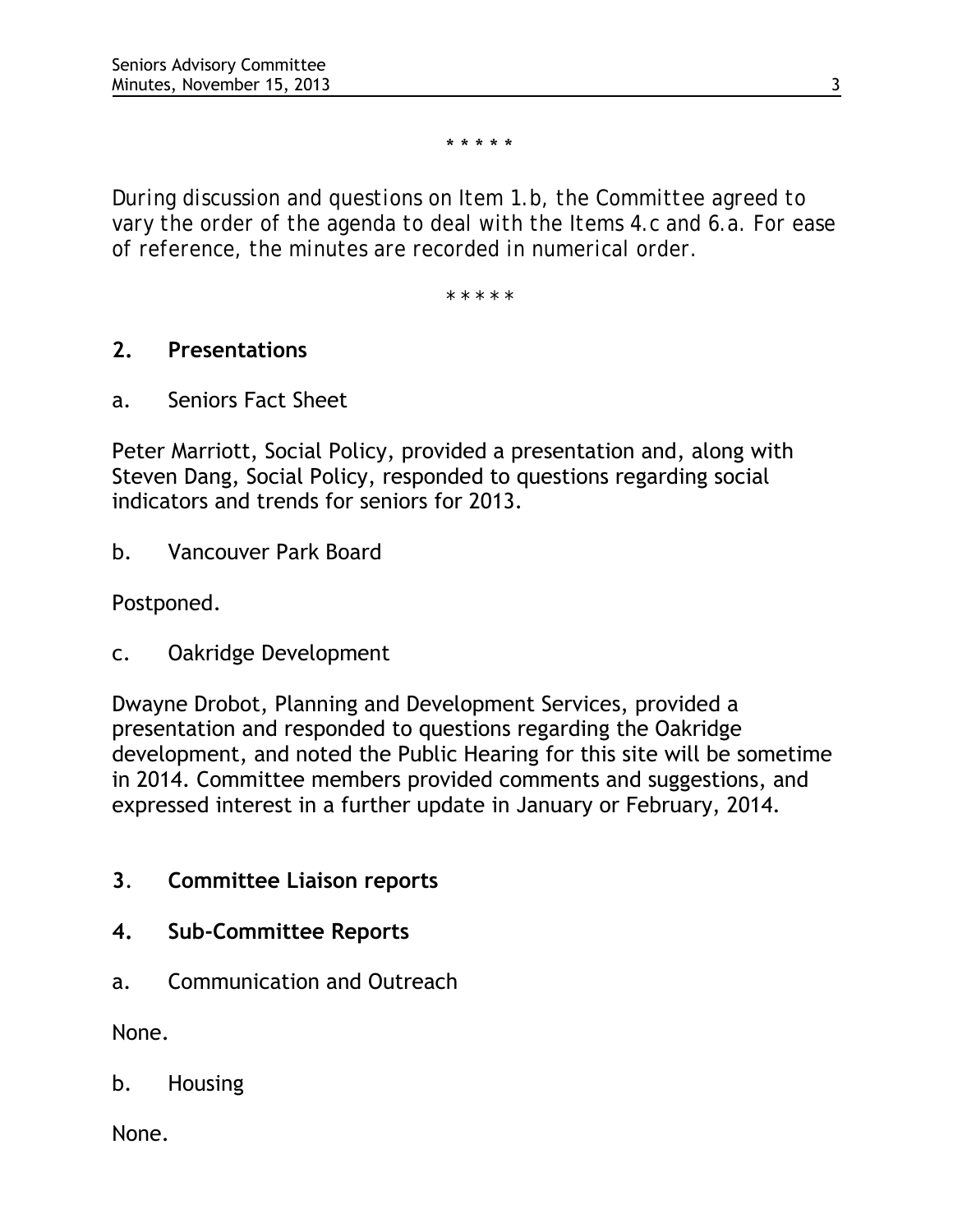# c. Transportation and Mobility

Eddy Elmer provided an update on recent Subcommittee activities.

Mr. Elmer noted that as part of its work on the issue of improving street lighting in Vancouver, the Subcommittee referenced the reports below:

- City of Vancouver (2012) *Transportation 2040 Plan*
- City of Vancouver LGBTQ Advisory Committee (2013) *Davie Street Revitalization Report*
- West End Mayors' Advisory Committee (2013) *Community Priorities for the West End: Interim Report*
- Brandon C. Welsh and David P. Farrington (2007) *Improved Street Lighting and Crime Prevention: A Systematic Review*
- City of Vancouver (2012) *Pedestrian Safety Report*
- World Health Organization (2007) *Global Age-friendly Cities A Guide*

Following discussion, it was

MOVED by Eddy Elmer SECONDED by Rowena Tate

# **WHEREAS**

- 1. Numerous local and international reports emphasize the importance of street and sidewalk lighting for maintaining personal safety, combating crime, and reducing pedestrian collisions, especially in the case of seniors and other vulnerable people;
- 2. The City's commitment to having Vancouver designated an 'age-friendly" city by The World Health Organization acknowledges that "public safety in all open spaces and buildings is a priority and is promoted by, for example, good street lighting";
- 3. The City's reliance on citizens to identify non-functioning street lights via 311 is ineffective for several reasons (e.g., citizens assume that City workers will identify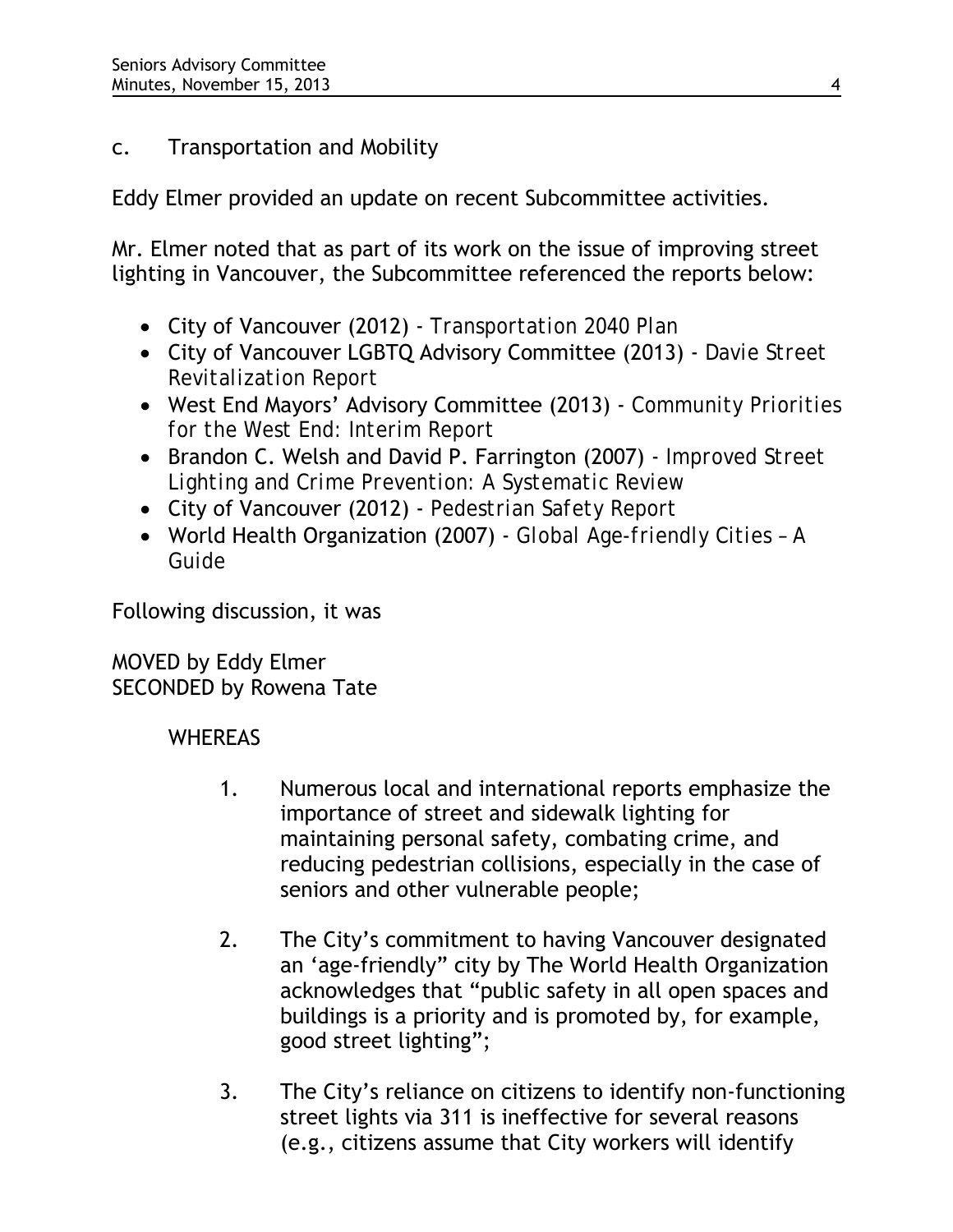lighting problems; many citizens are unaware of the 311 service; some call centre staff request too much information from callers such as exact addresses and pole numbers; non-functioning lights are often located in nonresidential areas, such as parks, alleys and commercial districts, where they are less likely to prompt a repair);

- 4. The average time to repair non-functioning lights (21 days) is too long, and some lights have remained in disrepair for over a year;
- 5. Several areas in the City are extremely dark and require brighter and/or additional street and sidewalk lighting;
- 6. Reliance on computer simulations to determine adequate lighting levels without the use of physical site inspections has underestimated the number of street and sidewalklevel lights required in many areas;

THEREFORE BE IT RESOLVED that the Seniors' Advisory Committee recommend that Council direct staff to work with the Seniors' Advisory Committee to prioritize street lighting improvements and:

- 1. Institute a more effective and expeditious process to identify and repair non-functioning street lights;
- 2. Install new lighting, especially sidewalk-level lighting, in poorly-lit areas.

### CARRIED UNANIMOUSLY

The Committee requested the Meeting Coordinator send a copy of the motion regarding improved street lighting in Vancouver to the LGBTQ, Women's, and Persons With Disabilities Advisory Committees, and the Active Transportation Policy Council, for information.

d. Pets and apartments

None.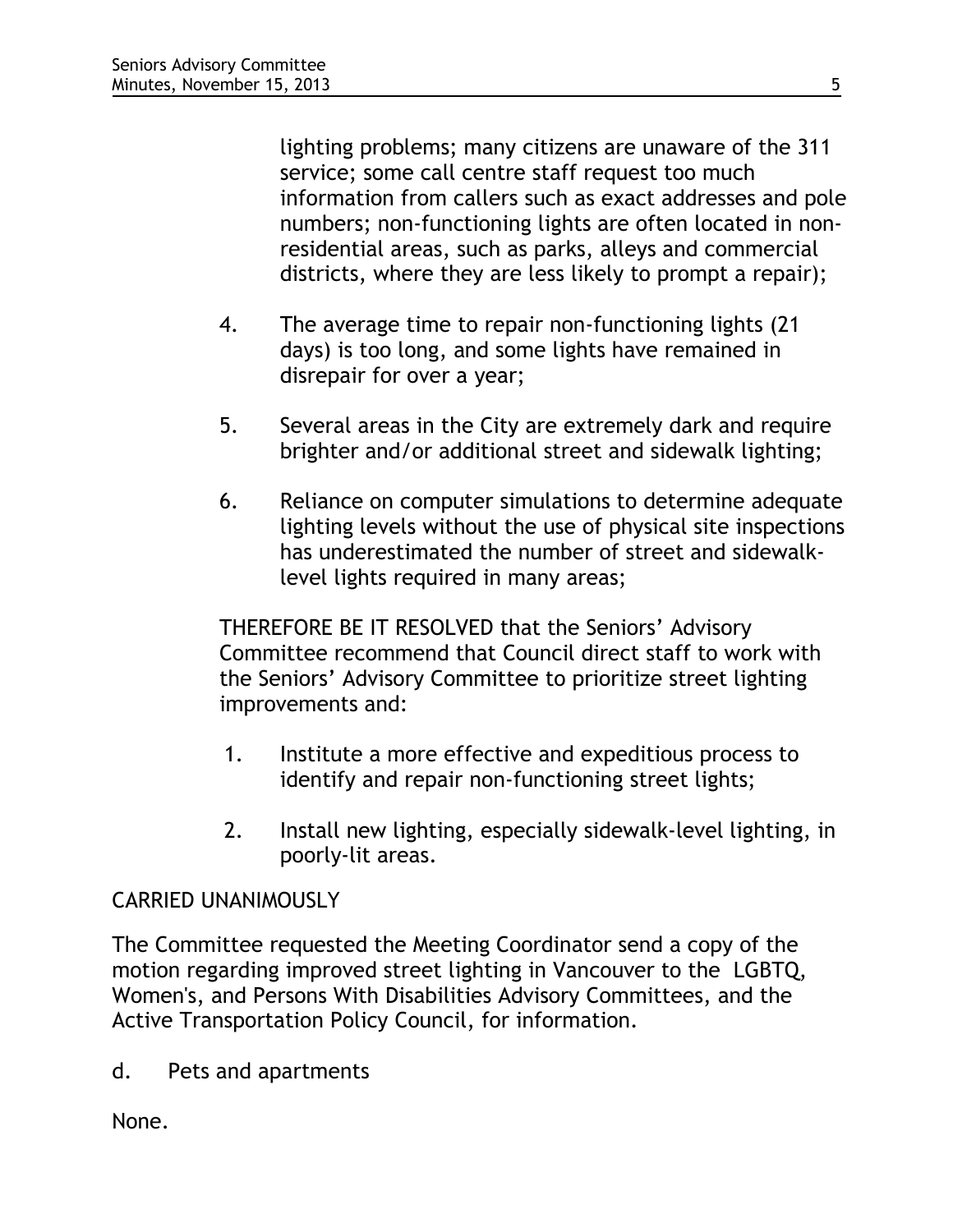## **5. 2014 Meeting Schedule**

MOVED by Eva Wadolna SECONDED by Colleen McGuiness

> THAT the Seniors' Advisory Committee approve the following regular meeting dates for 2014:

- January 17, 2014
- May 9, 2014
- September 12, 2014
- October 17, 2014

All meetings to begin at 9:30 am at Vancouver City Hall, unless otherwise advised when the agenda published.

CARRIED UNANIMOUSLY (Scott Graham, Carol Oreck and Rowena Tate absent for the vote)

### **6. New business**

a. West End Community Plan

MOVED by Colleen McGuiness SECONDED by Rowena Tate

> THAT the Seniors Advisory Committee supports the letter from Eric Kowalski, Executive Director, West End Seniors' Network regarding the proposed West End Community Plan, and in particular the position on housing and recreation facilities.

FURTHER THAT the Seniors Advisory Committee send a letter to City Council in support of the West End Seniors Network proposed amendments to the West End Community Plan.

CARRIED UNANIMOUSLY